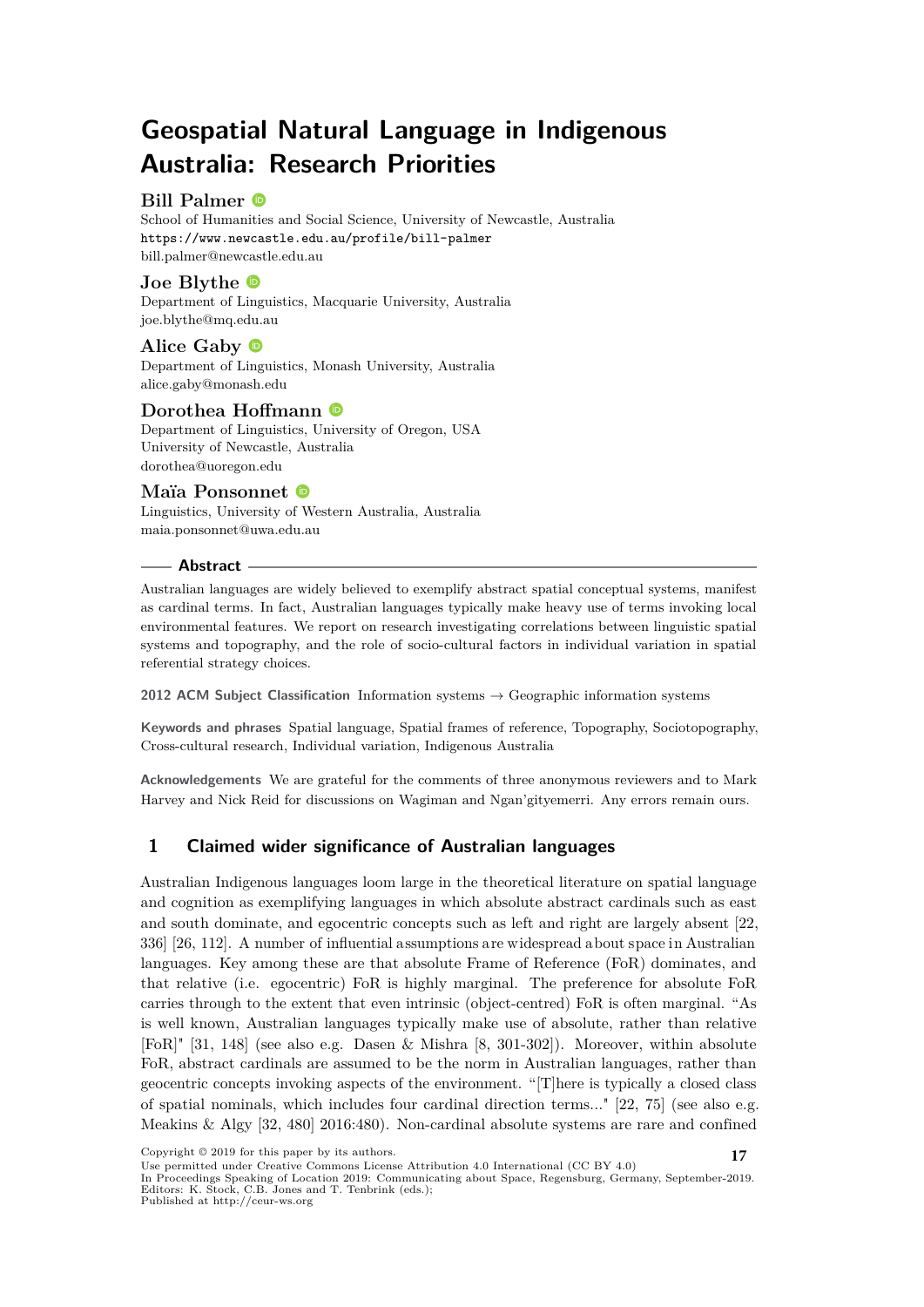to riverine terms: "most of the Australian languages make essential use of such [cardinal] systems with the exception of those in the Daly River area, where 'upriver', 'downriver' notions may take their place" [\[22,](#page-8-0) 336], although these are attested in other areas of Australia (see Schultze-Berndt [\[44,](#page-9-3) 103]).

This posited dominance of absolute FoR in Australia is reflected in Majid et al.'s [\[26\]](#page-9-0) survey of 20 languages from across the globe. Four languages in their sample are Australian: of these, three are described as completely lacking relative FoR (Arrernte, Guugu Yimithirr, Warrwa). Guugu Yimithirr also completely lacks intrinsic FoR (the only language in Majid et al.'s sample to do so, and one of the few languages reported to lack it). The fourth Australian language in the sample, Jaminjung, has intrinsic as the dominant FoR, with absolute used only in restricted contexts, while relative FoR is extremely marginal in its use (see Schultze-Berndt [\[44,](#page-9-3) 109]). From this perspective, it is perhaps significant that the three languages in which absolute dominates are described as having only cardinal absolute terms  $[22, 53-54]$  $[22, 53-54]$   $[31, 148-149]$  $[31, 148-149]$   $[48, 53-54]$  $[48, 53-54]$ , while the language where it is not dominant makes use of non-cardinal riverine terms [\[44,](#page-9-3) 106].

Based on this claimed dominance of abstract cardinals over terms invoking topographic features and relative projections, Australian languages are cited as evidence of a potential for humans to conceptualize the world in terms of an entirely abstract spatial system. Corresponding abstract concepts in non-linguistic behaviour are taken as evidence of language shaping cognition. Numerous studies have shown that the preferred FoR represented in a language correlates with the FoR choice employed for non-linguistic tasks by speakers of that language [\[12,](#page-8-2) [22\]](#page-8-0) [\[26,](#page-9-0) 110] [\[35\]](#page-9-4) [\[48,](#page-10-0) 62]. For example speakers of the relative-dominant Dutch language employ relative FoR when performing non-linguistic tasks such as memory recall, memory recognition and inferential reasoning, while speakers of absolute-dominant Guugu Yimithirr use absolute FoR for the same tasks [\[22,](#page-8-0) 130-146]. This is interpreted by many as evidence of a neo-Whorfian effect of linguistic relativity – that the spatial representations encoded by the language direct speakers to conceptualize space in corresponding ways [\[21,](#page-8-3) [22,](#page-8-0) [26\]](#page-9-0). The claimed dominance of absolute FoR, and within that of abstract cardinals, coupled with cross-modal correlations of FoR choice, has formed the basis for claims that largely arbitrary categories of spatial language shape conceptual spatial representations, and the largely tacit assumption that cardinals are somehow the default or basic conceptual system in absolute FoR.

# **2 Diversity in Australian spatial systems**

In fact, space in Australian languages is much more complex than traditional perspectives suggest, and landscape plays a much greater role than generally recognized. Familiar claims about the theoretical significance of space in Australian languages are based on a small number of case studies, several predating recent developments in the understanding of spatial reference, and do not represent the actual complexity present across the continent. Many Australian languages employ geocentric terms alongside cardinals, and many do not use abstract cardinals at all, referring instead to river drainage, high country vs lowlands, coast vs inland, orientation of coastline, seasonal wind direction, path of the sun, and even in one unique case, tidal flow [\[15\]](#page-8-4). In many languages, multiple systems coexist, raising questions of what determines preference for each, whether they complement each other or are alternatives, and how they interact. While absolute FoR overall is important in Australian languages, recent work has shown that intrinsic and relative are also widespread, and one language, Murrinhpatha, even makes no use of grammaticized cardinal or geocentric terms at all [\[1\]](#page-7-0).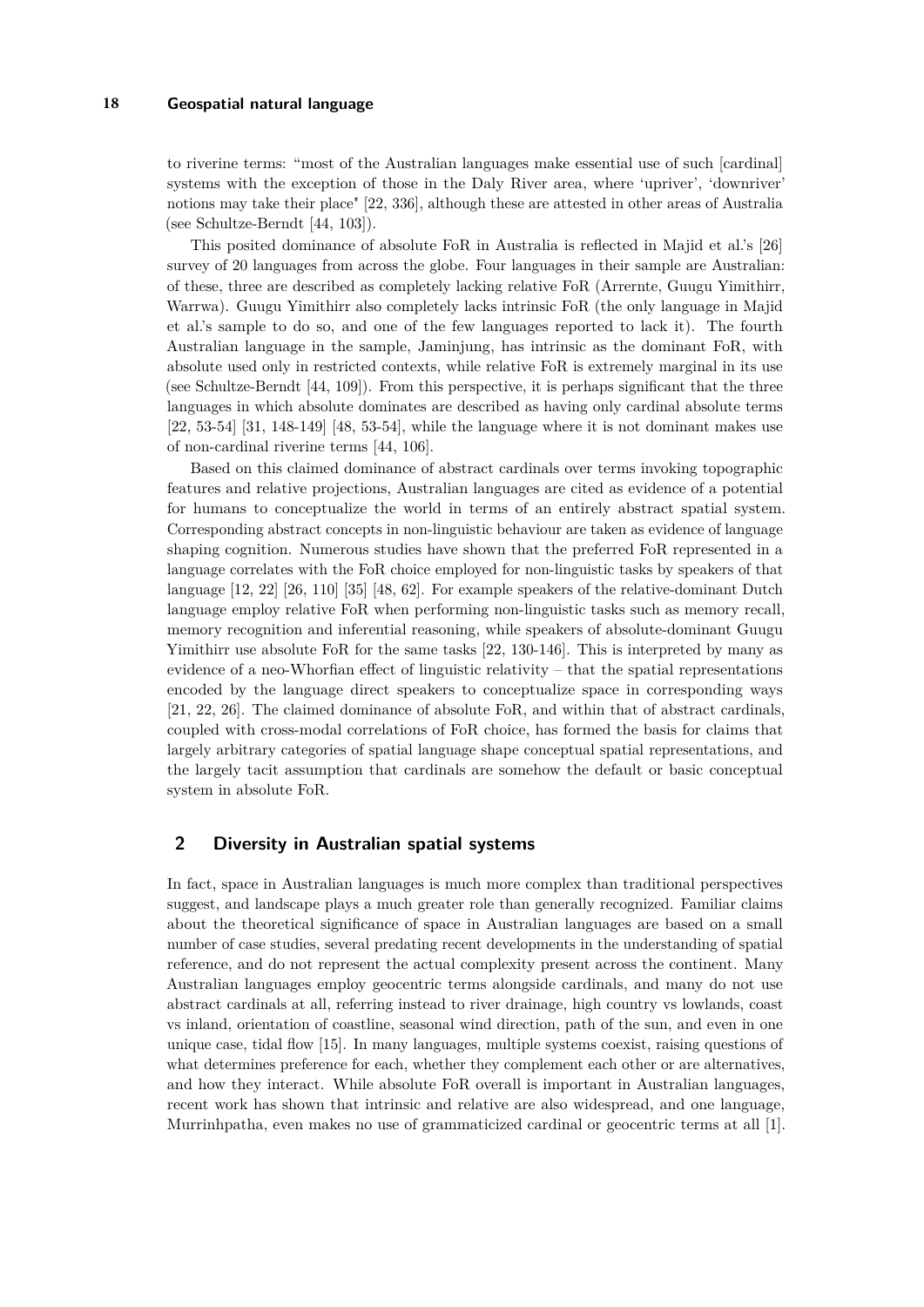Even the correspondence between linguistic and non-linguistic FoR preference turns out to not always apply (see Meakins et al. [\[33\]](#page-9-5) and Meakins & Algy [\[32\]](#page-9-2) for Gurindji). While Murrinhpatha is unique in the Australian context for lacking absolute spatial terms, its speakers generally employ absolute FoR in non-linguistic behaviour [\[10\]](#page-8-5), a FoR mismatch of a type only just beginning to be recognized [\[2,](#page-7-1) [5,](#page-8-6) [23\]](#page-8-7).

Across the world's languages, diversity exists within absolute FoR in which environmental features are invoked, and it transpires that Australian languages are no exception. Across languages correlations exist between salient environmental features and grammatical systems [\[4\]](#page-7-2) [\[8,](#page-8-1) 307-309] [\[36\]](#page-9-6). The extent to which this is true in Australia is unknown. Current theoretical perspectives on spatial cognition in Aboriginal languages are based on a handful of case studies that often underestimate the diversity and complexity of their spatial systems, give limited consideration to the role of culture or to features of the landscape, and ignore variation within communities. Indigenous Australia is an important natural laboratory for testing theories of spatial language. It is home to a wide range of topographic environments, Indigenous Australians hold intimate connections with their landscapes [\[6,](#page-8-8) [18,](#page-8-9) [34,](#page-9-7) [42,](#page-9-8) [47\]](#page-10-1), and the diverse lifestyles and subsistence strategies of Indigenous groups involve diverse habitual interactions with those environments. Spatial reference has been investigated in a handful of Indigenous languages, but no detailed study of spatial language across Australia exists. Australia provides a unique and untapped opportunity to cast light on the way humans interact with their environments and cultures to build conceptual representations of space.

# **3 Current research**

While a number of important case studies exist of Australian spatial systems, no overall picture exists of space in Australian languages. A program of research, dubbed the OzSpace project, is in the early stages of attempting to characterize spatial systems across Indigenous Australia, test hypotheses about the role of the environment in shaping such systems, and determine the extent to which, and ways in which, sociocultural factors mediate between individuals and their environment through habits of interaction with landscape. The project seeks to develop an empirical basis for answering questions about the extent to which languages are shaped by the physical environment in which they are spoken, and the extent to which they are shaped by cultural patterns.

#### **3.1 Topographic correspondence study**

One branch of the OzSpace project investigates the effects of topography on linguistic spatial systems by testing the Topographic Correspondence Hypothesis (TCH) [\[36\]](#page-9-6) in more than 220 languages across Australia for which data exists. TCH predicts that unrelated languages in similar environments will display similarities in spatial systems correlating with environmental similarities, while closely related languages in different environments will display commensurate differences in spatial systems. Australia is ideal for this study as it contains diverse topographic environments; and although its Indigenous languages may all be related, this is not universally accepted, and they are related to very varying degrees of closeness. This will enable us to compare languages based on the closeness or distance of relatedness, cross-cut by similarity or difference of environment. In order to implement these comparisons, we are trialling an interactive online database tool to represent features of each language's system of spatial reference and salient topographic features of its locus [\[40\]](#page-9-9). To ensure comparability of data, data is coded along two sets of controlled variables: one for linguistic features, and one for topographic features. For each language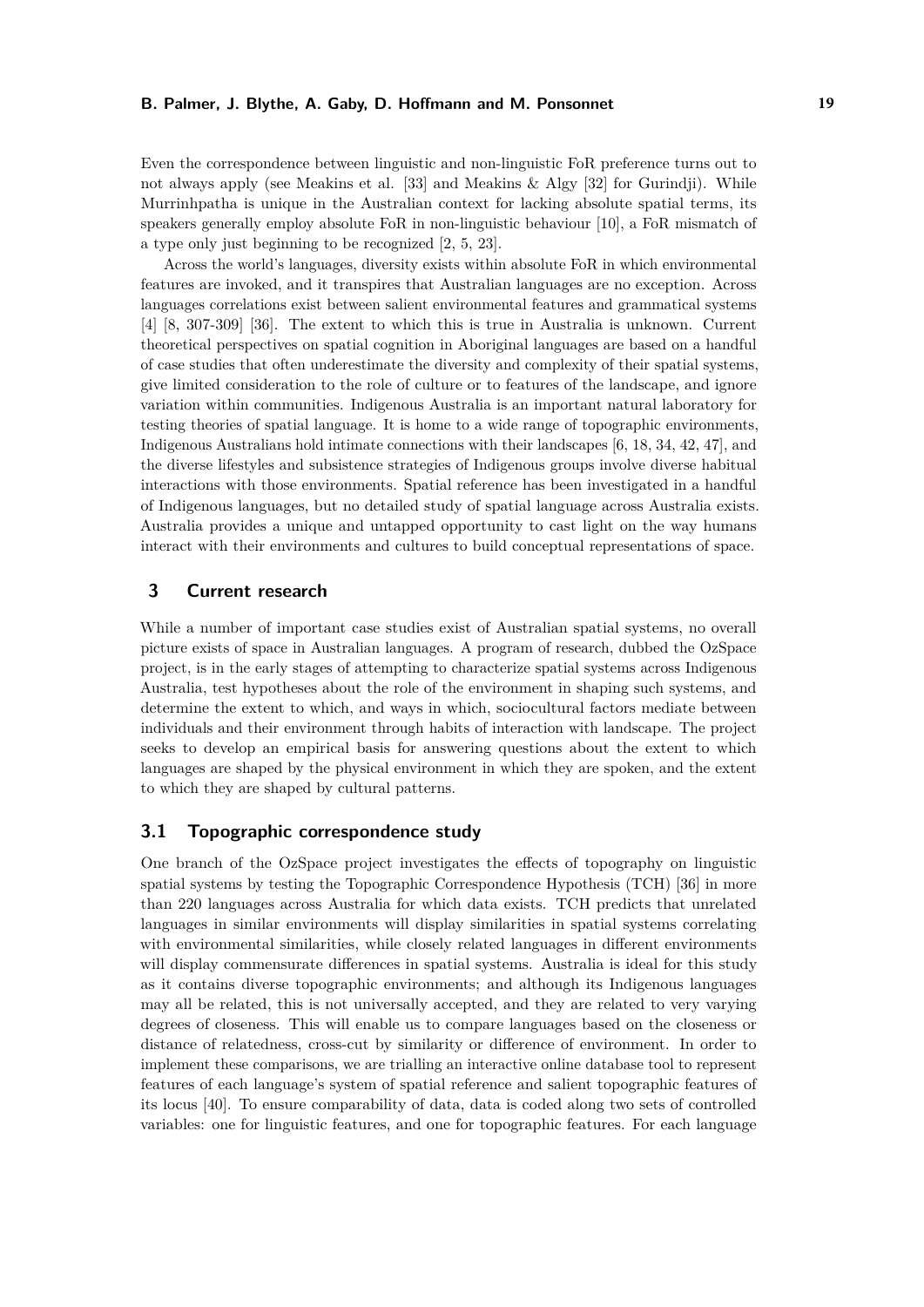#### **20 Geospatial natural language**

we identify which spatial concepts are expressed by lexicalized and/or grammaticized terms. We are trialling a preliminary classification of spatial concepts at a number of levels. At the highest level, each FoR present is categorized (intrinsic, relative, absolute). Within each FoR, classifications relevant to that FoR are represented. For relative and intrinsic FoR, if present, the encoding of the sagittal (front-back) axis and transverse (left-right) axis are treated separately, as many languages encode only the sagittal and not the transverse. For both axes, the alignment (facing, reflectional, rotational) is then represented. For absolute FoR, if present, the first-order type is represented (abstract cardinal; solar (path-of-sun); drainage (river flow); elevation; wind direction; etc). Within each type, each attested concept is represented (abstract:east; path-of-sun:east; elevation:high-country; elevation:low-country; drainage:downriver; drainage:upriver; etc). For all FoRs and all types, actual terms and their semantics form the final node of each branch of the tree. To maximise comparability of data, the set of spatial language features are built in as selectable preset variables. However as the store of data builds up, this set of features is amended and expanded to accommodate features that emerge from the study but are not yet represented in the initial set.

A parallel set of selectable preset variables are required in the database for topographic features. To ensure maximal comparability we need consistent topographic data for each language locus. Surprisingly, no single standard set of topographic feature types for Australia currently exists. A preliminary set of features [\[40\]](#page-9-9) has been developed drawing in part on the approach of Mark, Turk and Stea [\[27,](#page-9-10) [28,](#page-9-11) [30,](#page-9-12) [29,](#page-9-13) [46\]](#page-10-2). We are employing the Ethnophysiography Descriptive Model [\[46\]](#page-10-2) to expand the preliminary set of features, and as more data emerges from the study this feature set will also be refined and expanded.

The database is designed to be maximally flexible in the questions that can be asked of it. The preliminary pilot version of the database is still in development in terms of interrogatibility. Comparisons will be made employing TCH's accompanying Environment Variable Method [\[36\]](#page-9-6) in which a) language is held constant and environment varied (the spatial systems of a single language or closely related languages in diverse environments are compared); and b) the environment is held constant and language varied (the spatial systems of unrelated or distantly related languages in similar environments are compared). These comparisons show the extent to which language-environment correlations exist, and more crucially, cases where predicted correlations are absent or only partially present, allowing us to target closer investigation.

#### **3.2 Sociotopographic study**

The second branch of the project, currently in the planning stages, investigates the relationship of spatial language and environment with culture, lifestyle, and habitual activities of the speaker community, modelled on the recent Atoll Space project [\[25\]](#page-8-10) [\[39,](#page-9-14) [37,](#page-9-15) [38\]](#page-9-16) [\[43\]](#page-9-17). Diversity in spatial strategy choice correlating with gender has previously been observed (e.g. Danziger [\[7\]](#page-8-11) and Lawton [\[20\]](#page-8-12)). Recent work shows that within communities, differences in individual speakers' spatial strategy preferences occur, correlating with topography, diverse demographic factors (occupation, age, education, gender, etc, typically as proxies for how individuals engage with their environment), and community-level cultural factors (e.g. dominant subsistence mode) [\[4,](#page-7-2) [3,](#page-7-3) [5,](#page-8-6) [8,](#page-8-1) [32,](#page-9-2) [39,](#page-9-14) [37\]](#page-9-15). Each factor plays a role to varying degrees in spatial language use at the level of individual speakers as well as community level linguistic practices, captured by the notion of sociotopography [\[39\]](#page-9-14). Where a topographic correspondence study is broad in scope, a sociotopographic study requires detailed information on individual and community level sociocultural interaction with, and associations assigned to, the environment; the referential strategy choices individual speakers make when talking about space, including in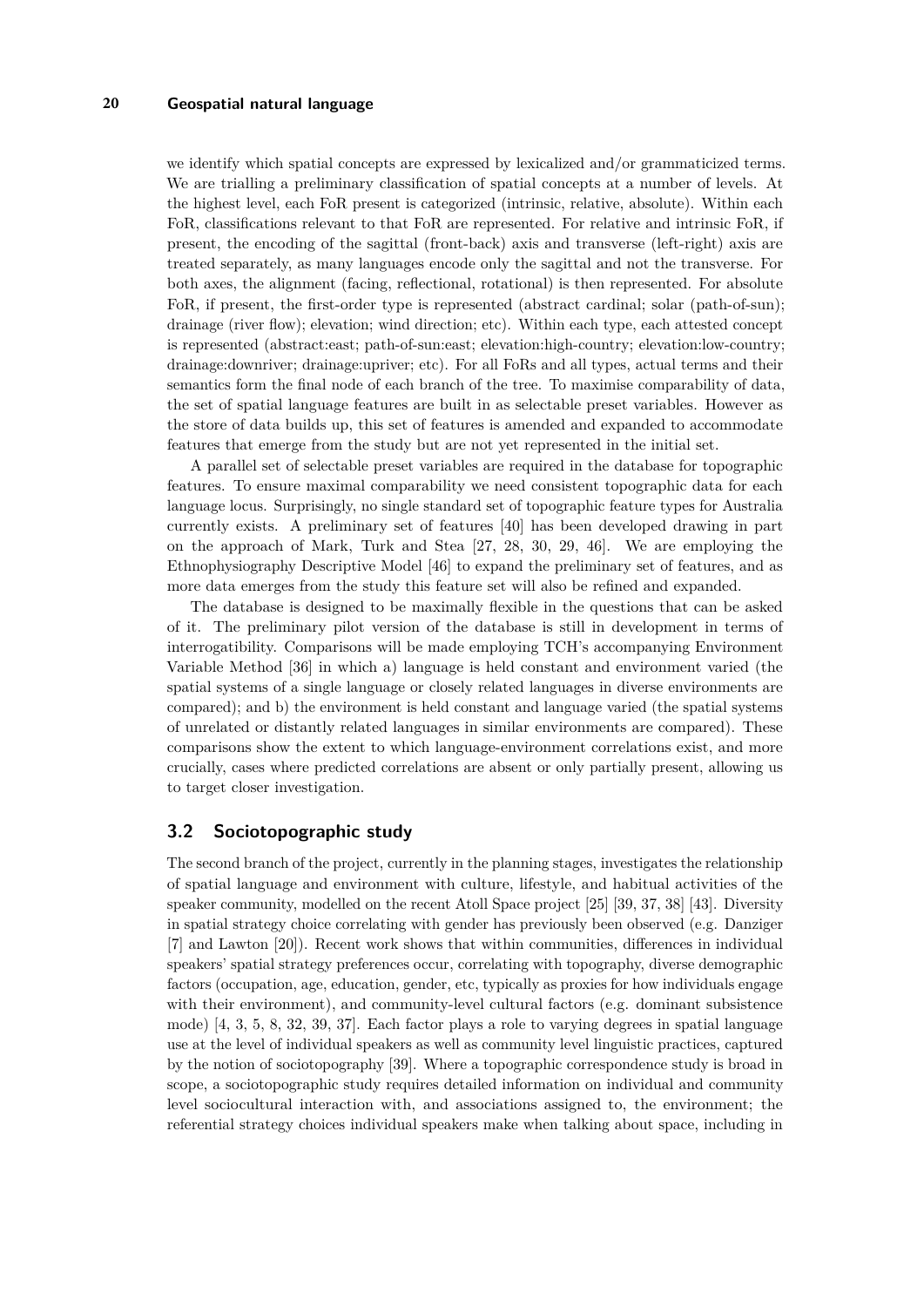varying contexts; and demographic variables that may correlate with patterns in speaker strategy preferences. It is only viable to target a small number of languages for this level of intensive research. The OzSpace project is focussing the sociotopographic study on a sample of six language communities (Table [1\)](#page-4-0) selected for their comparative value, including across diverse environment types (desert, riverine, coastal and island), and for the size and demographic diversity of their speaker communities (unfortunately a challenge in the Australian Indigenous context).

|                                                                  | Environment<br>Type | Region                   | Family                    | Speakers                           | Absolute Sys-<br>tem                                     |
|------------------------------------------------------------------|---------------------|--------------------------|---------------------------|------------------------------------|----------------------------------------------------------|
| $Central-$<br>Eastern<br>Arrernte                                | desert              | Central<br>Australia     | PN, Arandic               | 2000                               | cardinal/river                                           |
| Wik Mungkan                                                      | coastal             | Cape York                | PN, Paman                 | 1050                               | cardinal                                                 |
| dialect<br>Kune<br>Bininj Kunwok<br>language)<br>Burarra dialect | riverine<br>coastal | Arnhem<br>Land<br>Arnhem | Gunwinyguan<br>Maningrida | 2000<br>(Bininj<br>Kunwok)<br>2000 | cardinal/river/<br>elevation<br>$\cos t / \text{wind} /$ |
| (Gujingaliya<br>language)                                        |                     | Land                     |                           |                                    | $e$ levation/sun                                         |
| Kala Lagaw Ya                                                    | island              | <b>Torres</b><br>Strait  | PN, isolate               | 1000                               | $\cos t$ /wind                                           |
| Murrinhpatha                                                     | coastal             | Daly                     | Southern<br>Daly          | 3000                               | none                                                     |

<span id="page-4-0"></span>**Table 1** Sociotopographic study target languages

# **3.3 Classification of environment**

Different bases are required to classify environment for the topographic correspondence study and the sociotopographic study. We adopt Turk's [\[45\]](#page-10-3) distinction between *terrain* (raw landforms), *topography* (terrain plus built environment) and *landscape* (system of physical, utilitarian, cultural and spiritual relationships that an individual or community has with their terrain) [\[45,](#page-10-3) [46\]](#page-10-2). For the topographic correspondence study, the comparative value of topography and limited availability of information on landscape for more than 220 languages make topography appropriate and landscape unviable. However, the notion of landscape, encompassing the idea of *country* (see Douglas [\[9,](#page-8-13) 2fn]), is essential for the sociotopographic study, focusing as it does on the role of sociocultural constructs of environment in shaping spatial behaviour.

# **4 Pilot study**

A pilot testing of the database tool is underway with the first stage completed [\[40\]](#page-9-9). This study tested the database against a fragment of the Australian continent, a region of the western Top End of the Northern Territory identified as containing six languages [\[19\]](#page-8-14). The principle objective of the pilot was to test sourcing and applying linguistic spatial features to the database categories. The region chosen was suitable for this purpose as the languages present offer a range of data source types to be interpreted for application to the database.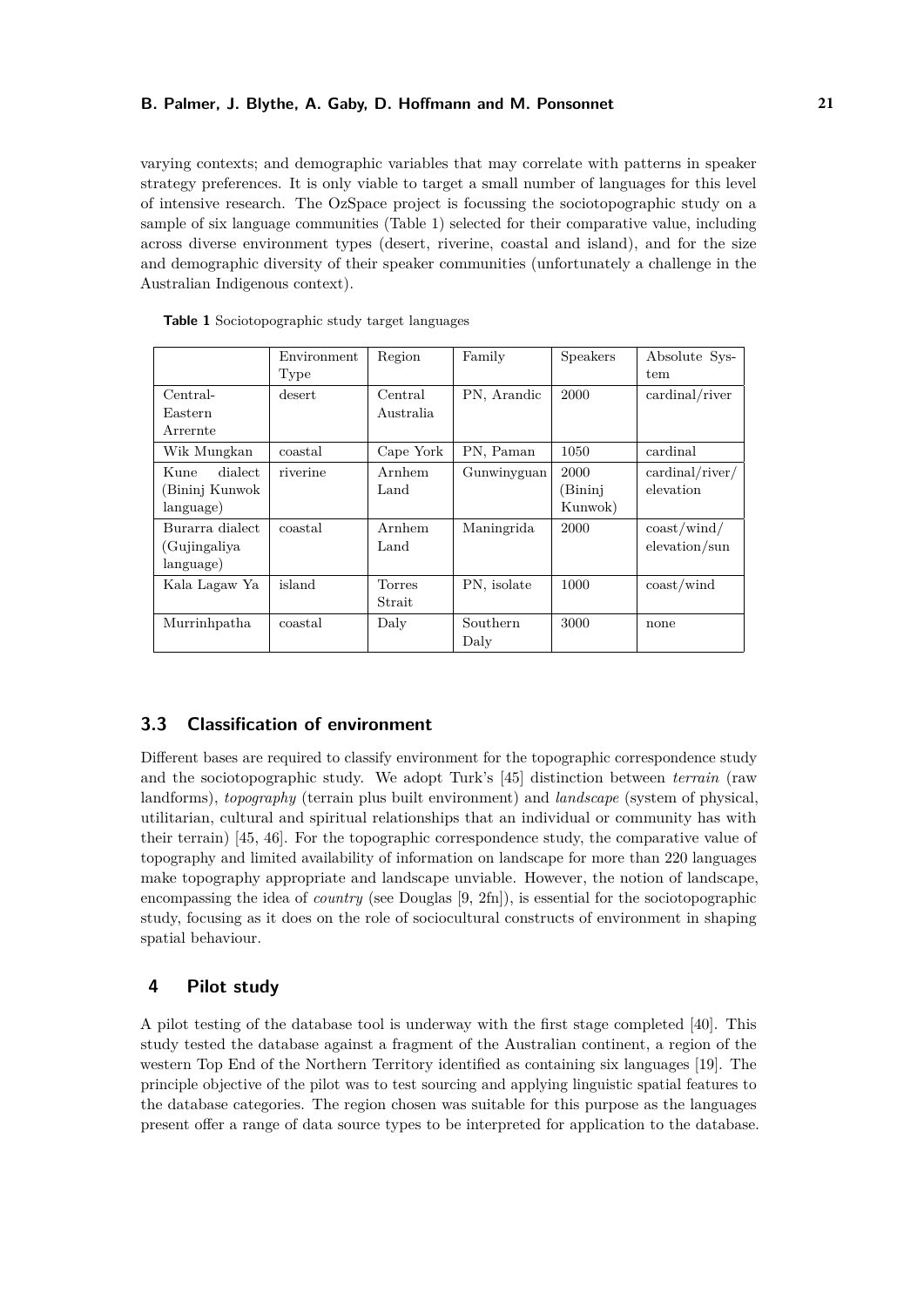#### **22 Geospatial natural language**

In addition they are phylogenetically diverse. The data source types included: field notes on spatial data collection including spatial task-based elicitation; published grammatical descriptions that include discussion of directional terms; unpublished grammatical sketches containing some spatial data but no discussion of spatial terms; an available researcher to consult for a language for which no useful published or ms material exists; a dictionary; and a corpus of elicitation transcripts.

#### **The languages present in the sample region are:**

- $\blacksquare$  Ngan'gityemerri published grammars [\[13,](#page-8-15) [41\]](#page-9-18) (including description of spatial language)
- Wagiman discussion with expert (Harvey pers. com.); corpus of elicitation recording ÷. transcripts
- $\blacksquare$  Kamu unpublished grammatical sketch [\[11\]](#page-8-16) (no description of spatial language, minimal relevant data)
- $\blacksquare$  MalakMalak discussion of spatial system [\[14,](#page-8-17) [16\]](#page-8-18); field notes [\[17\]](#page-8-19); spatial language data collection; dictionary [\[24\]](#page-8-20)
- $\blacksquare$  Matngele own field notes [\[17\]](#page-8-19); spatial language data collection
- Marrimaninjsji no data found  $\equiv$

Based on the spatial categories identified in the languages, the preset set of linguistic database variables was revised and extended. Pilot study results for these languages identify a range of spatial features present. All five languages for which data was available make intrinsic FoR available to speakers on the sagittal axis. MalakMalak, Matngele, Ngan'gityemerri and Wagiman also employ relative FoR on the sagittal, in the facing strategy. No data was found for relative FoR in Kamu. All languages in the pilot sample for which relevant data exists therefore make use of relative FoR, at odds with Majid et al.'s [\[26\]](#page-9-0) findings and the typical perception of relative in Australian languages. On the transverse axis, MalakMalak and Matngele also encode both intrinsic and relative FoR on the transverse, but this appears to have marginal usage, and may result from contact with Kriol and English. Ngan'gityemerri and Wagiman are reported as not encoding intrinsic or relative on the transverse. No data on the transverse was found for Kamu for either FoR. While both relative and intrinsic are typically available on the sagittal, they are much less widespread on the transverse, with implications for the future interpretation of spatial data cross-linguistically: the absence of transverse terms such as left and right is not sufficient to claim the absence of relative or intrinsic FoR, as is sometimes the case.

In absolute FoR a number of geocentric axes occur in the pilot sample, all invoking aspects of the topography. Abstract cardinals are not attested in any of the five languages, and are definitely known to be absent from all but Kamu, where the data is too limited to be conclusive. Attested absolute systems variously invoke topographic elevation (high country-low country), drainage (upriver-downriver), path of the sun, and seasonal wind direction. All five languages invoke topographic elevation. All but Kamu invoke river drainage either as direction and location (Ngan'gityemerri and Wagiman), or just as location (MalakMalak and Matngele). MalakMalak and Matngele invoke seasonal wind direction. Path of the sun is employed in MalakMalak and Matngele, and is attested but highly marginal in Ngan'gityemerri, but is absent from Wagiman and unattested in Kamu. MalakMalak and Matngele add an additional dimension to the familiar solar system by encoding north as solar zenith (located in the north in the southern hemisphere). However, while solar:east and solar:west are high frequency in those languages, solar:north is rarely used.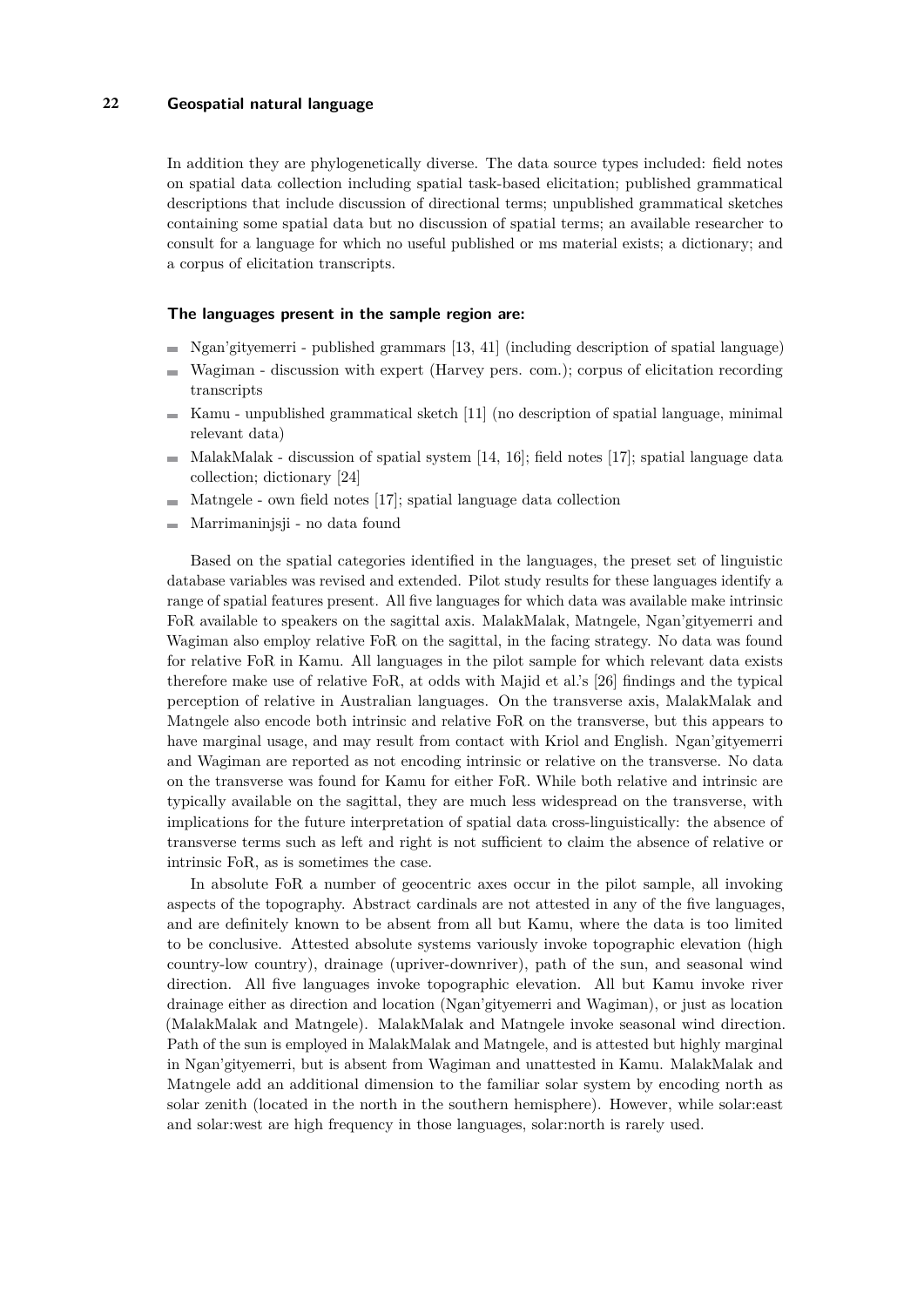<span id="page-6-0"></span>**Table 2** Pilot study languages

|                                              | Linguistic features in absolute FoR                                                                                                                                                                                                                                                                                                                                                                                                                                                        | Key topographic fea-<br>tures                                                                                                                                                    |
|----------------------------------------------|--------------------------------------------------------------------------------------------------------------------------------------------------------------------------------------------------------------------------------------------------------------------------------------------------------------------------------------------------------------------------------------------------------------------------------------------------------------------------------------------|----------------------------------------------------------------------------------------------------------------------------------------------------------------------------------|
| Ngan'gityemerri<br>(Southern Daly<br>family) | Drainage:upriver<br>$\left($ <i>qanqqi</i> )<br>drain-<br>m.<br>age: downriver $(warrifi)$ .<br>Elevation: high country ( <i>ganggi</i> ); eleva-<br><b>COL</b><br>tion: low country $(warrif)$ .<br>$(mirri \nmap{\text{neg-}get t}$ 'sun<br>Solar:east<br>m.<br>rises') and solar:west (mirri yenim-dum<br>'sun sinks') encoded but highly marginal<br>in use.                                                                                                                           | Large<br>permanent<br>watercourse<br>(Moyle)<br>River);<br>escarpment<br>separating<br>high<br>country<br>$_{\text{low}}$<br>and<br>sandstone<br>country;<br>mesas; flood plain. |
| $(isol-$<br>Wagiman<br>ate)                  | Drainage:upriver<br>drain-<br>$\left( \frac{qanqqa}{q}\right)$<br>$\overline{\phantom{a}}$<br>age:downriver $(dubay)$ .<br>Elevation: high country $(wolok)$ ; eleva-<br>m.<br>tion: low country (munya).                                                                                                                                                                                                                                                                                  | Large permanent wa-<br>tercourse (Daly River,<br>Fish River);<br>sand-<br>stone mesas;<br>rock<br>country.                                                                       |
| Kamu (Eastern<br>Daly family)                | Elevation: high country $(wuluk)$ ; eleva-<br>m.<br>tion: low country ( <i>wupetjeng</i> ).<br>No other axes attested                                                                                                                                                                                                                                                                                                                                                                      | Large permanent wa-<br>tercourse (Daly River,<br>Fish River, Reynolds<br>River); mountains.                                                                                      |
| MalakMalak<br>(Northern Daly<br>family)      | Seasonal-wind:wet $(nuly-en);$ seasonal-<br>m.<br>wind:dry (dangid-en).<br>Solar: east $(miri(\text{-}nen)$ pai-ka 'sun<br><b>COL</b><br>come'); solar:west $(miri(\text{-}nen)$ tjalk<br>'sun descend'); solar:north (miri(-nen)<br>$kantjuk$ 'sun be on top') (marginal use).<br>Drainage:upriver (menyik-en) drain-<br><b>COL</b><br>age:downriver (matjan-en).<br>Elevation: high country (menyik-en,<br><b>College</b><br>$kantjuk(-en)$ ;<br>elevation:low country<br>$(matjan-en).$ | Large<br>permanent<br>watercourse<br>(Daly<br>River);<br>mountains;<br>floodplain;<br>$\rm{seasonal}$<br>winds.                                                                  |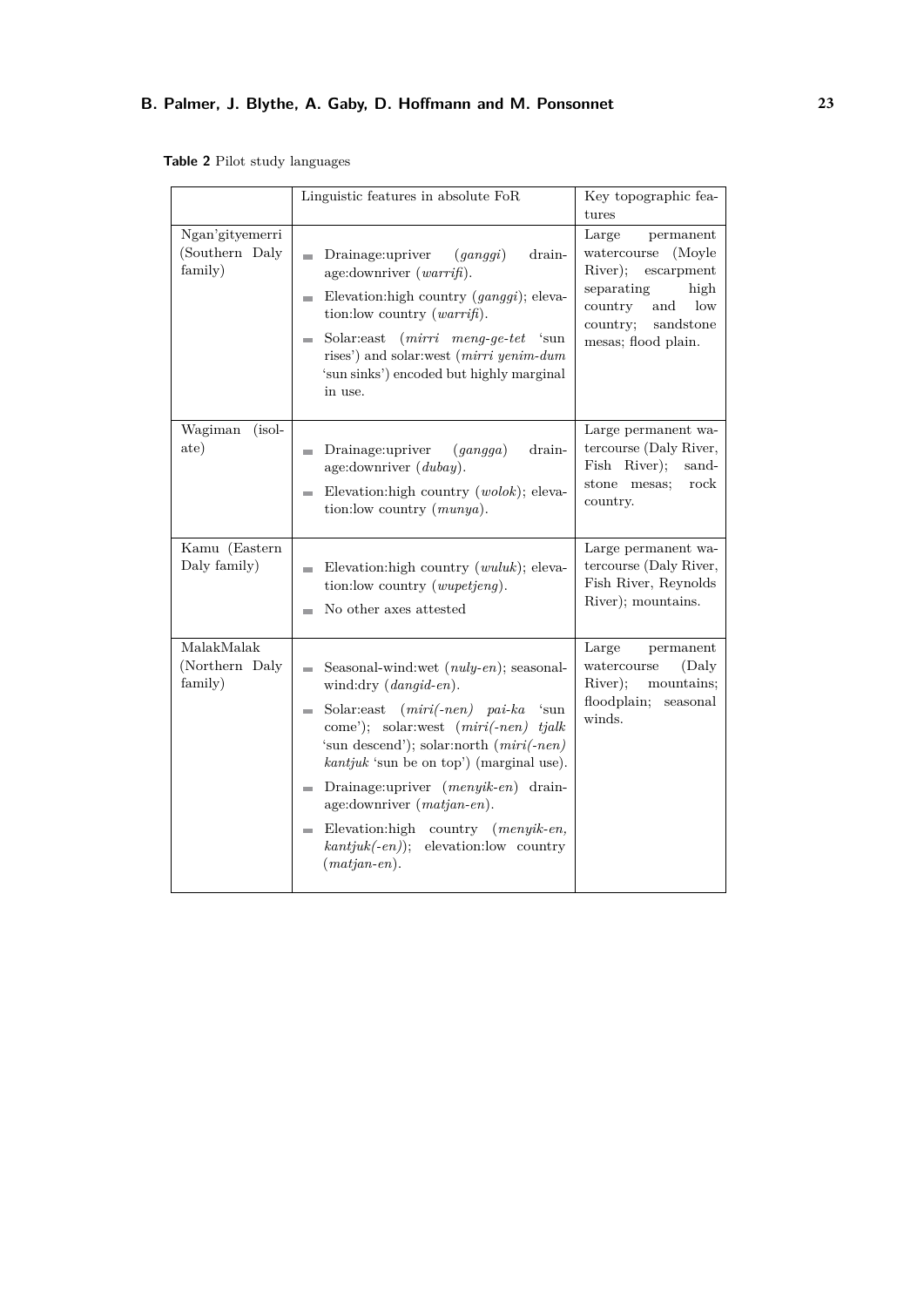| Matngele (East-<br>ern Daly family) | Seasonal-wind:wet (kurruwa); seasonal-<br>wind:dry $(dangarr)$ .<br>Solar: east (muerrue karrarr-ka 'sun as-<br>cend'); solar:west (muerrue tjalk 'sun<br>descend'); solar:north (muerrue wuluk<br>'sun be on top') (marginal use). | Large<br>permanent<br>(Daly<br>watercourse<br>River:<br>mountains:<br>floodplain;<br>seasonal<br>winds. |
|-------------------------------------|-------------------------------------------------------------------------------------------------------------------------------------------------------------------------------------------------------------------------------------|---------------------------------------------------------------------------------------------------------|
|                                     | Drainage:upriver $(merriving)$<br>drain-<br>age: downriver $(menqiny)$ .<br>Elevation: high country $(wuluk)$ ; eleva-<br>tion: low country ( <i>menginy</i> ).                                                                     |                                                                                                         |
|                                     |                                                                                                                                                                                                                                     |                                                                                                         |

The MalakMalak and Matngele wind-based system poses an as yet unresolved challenge for the classification of spatial features. Salient seasonal winds occur, but the terms do not encode upwind-downwind. Instead, they encode direction towards the source of each wind – an axis from the source of the *nuly* wind in the northwest, an ocean wind prevailing during the wet season, to the source of the *dangid* wind in the southeast, an inland wind prevailing during the dry season. Here these have been given an interim characterization as seasonal-wind:wet and seasonal-wind:dry, but these may well be too specific. Further cross-linguistic data is required to determine whether this seasonal characterization is more widely applicable.

This pilot study is intended to test and refine the database tool, rather than generate empirical findings at this stage. However, the very limited sample in Table [2](#page-6-0) is suggestive that the presence of distinct highlands and lowlands, the drainage direction of large permanent watercourses, and dominant wind directions associated with a highly salient distinction between the wet season and dry season, are all likely to be invoked in constructing linguistic representations of space, with the path of the sun also available to supplement a system involving one or more of the other axes – but in no language in the sample was path of the sun the dominant geocentric axis. A second phase of the pilot study is currently underway, involving an expanded sample of a further nine languages of the western Top End.

#### **References**

- <span id="page-7-0"></span>**1** Joe Blythe, Kinngirri Carmelita Mardigan, Mawurt Ernest Perdjert, and Hywel Stoakes. Pointing out directions in Murrinhpatha. *Open Linguistics*, 2(1), 2016.
- <span id="page-7-1"></span>**2** Juergen Bohnemeyer. Spatial frames of reference in Yucatec: Referential promiscuity and task-specificity. *Language Sciences*, 33(6):892–914, 2011.
- <span id="page-7-3"></span>**3** Jürgen Bohnemeyer, Katharine T Donelson, Randi E Moore, Elena Benedicto, Alyson Eggleston, Carolyn K O'Meara, Gabriela Pérez Báez, Alejandra Capistrán Garza, Néstor Hernández Green, María de Jesús Selene Hernández Gómez, Samuel Herrera Castro, Enrique Palancar, Gilles Polian, and Rodrigo Romero Méndez. The contact diffusion of linguistic practices: Reference frames in Mesoamerica. *Language Dynamics and Change*, 5(2):169–201, 2015.
- <span id="page-7-2"></span>**4** Jürgen Bohnemeyer, Katharine T Donelson, Randi E Tucker, Elena Benedicto, Alejandra Capistrán Garza, Alyson Eggleston, Néstor Hernández Green, María de Jesús Selene Hernández Gómez, Samuel Herrera Castro, Carolyn K O'Meara, Enrique Palancar, Gabriela Pérez Báez, Gilles Polian, and Rodrigo Romero Méndez. The cultural transmission of spatial cognition: Evidence from a large-scale study. In *Proceedings of the 36th Annual Conference of the Cognitive Science Society*, pages 212–217, 2014.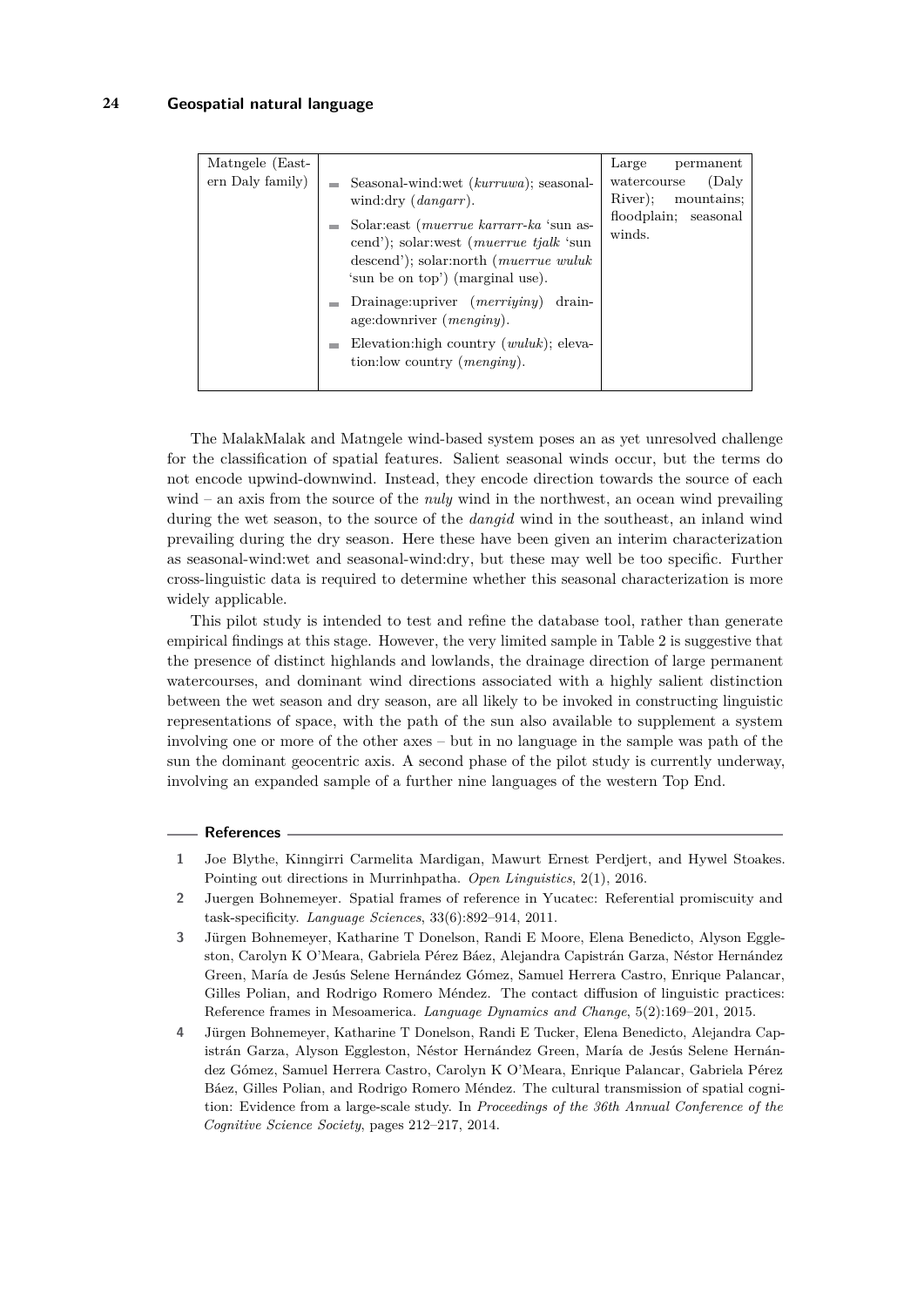- <span id="page-8-6"></span>5 Letizia Cerqueglini. Cross-generational differences in spatial language in as-Sānif Arabic. In *Studies on Arabic Dialectology and Sociolinguistics: Proceedings of the 12th International Conference of AIDA held in Marseille from May 30th to June 2nd 2017*. Institut de recherches et d'études sur les mondes arabes et musulmans, 2018.
- <span id="page-8-8"></span>**6** Bawaka Country, Sarah Wright, Sandie Suchet-Pearson, Kate Lloyd, Laklak Burarrwanga, Ritjilili Ganambarr, Merrkiyawuy Ganambarr-Stubbs, Banbapuy Ganambarr, and Djawundil Maymuru. Working with and learning from Country: Decentring human authority. *Cultural Geographies*, 22(2):269–283, 2015.
- <span id="page-8-11"></span>**7** Eve Danziger. Language, Space and Sociolect. *Language diversity and cognitive representations*, 3:85, 1999.
- <span id="page-8-1"></span>**8** Pierre R Dasen and Ramesh C Mishra. *Development of geocentric spatial language and cognition: An eco-cultural perspective*. Cambridge University Press, 2010.
- <span id="page-8-13"></span>**9** Josie Douglas. *Kin and knowledge: The meaning and acquisition of Indigenous ecological knowledge in the lives of young Aboriginal people in Central Australia*. Ph.d, Charles Darwin University, Darwin, 2015.
- <span id="page-8-5"></span>**10** Alice Gaby, Joe Blythe, and Hywel Stoakes. Absolute spatial cognition without absolute spatial language. In *Geographic grounding: Place, direction and landscape in the grammars of the world*, University of Copenhagen, 2016.
- <span id="page-8-16"></span>**11** Mark Harvey. *A sketch grammar of Gamu*. ms, 1990.
- <span id="page-8-2"></span>**12** Daniel BM Haun, Christian J Rapold, Gabriele Janzen, and Stephen C Levinson. Plasticity of human spatial cognition: Spatial language and cognition covary across cultures. *Cognition*, 119(1):70–80, 2011.
- <span id="page-8-15"></span>**13** William G Hoddinott, KM Kofod, et al. *The Ngankikurungkurr Language (Daly River Area, Northern Territory)*. Pacific Linguistics, Canberra, 1988.
- <span id="page-8-17"></span>**14** Dorothea Hoffmann. Mapping worlds: Frames of reference in MalakMalak. In *Annual Meeting of the Berkeley Linguistics Society*, volume 39, pages 380–395, 2013.
- <span id="page-8-4"></span>**15** Dorothea Hoffmann. Systems of absolute frames of reference in Australia: A preliminary survey. In *Specialist Workshop Sociotopography: On the interplay of environment, culture and language, in conjunction with the 12th Meeting of the Association of Linguistic Typology*, Canberra, 2017. Australian National University.
- <span id="page-8-18"></span>**16** Dorothea Hoffmann. Restrictions on the usage of spatial frames of reference in location and orientation descriptions: Evidence from three Australian languages. *Australian Journal of Linguistics*, 39(1):1–31, 2019.
- <span id="page-8-19"></span>**17** Dorothea Hoffmann. MalakMalak and Matngele field notes, n.d.
- <span id="page-8-9"></span>**18** Jonathan Yotti Kingsley, Mardie Townsend, and Claire Henderson-Wilson. Exploring Aboriginal People's connection to country to strengthen human-nature theoretical perspectives. In Maya K. Gislason, editor, *Ecological health: Society, ecology and health*, pages 45–64. Emerald Group, Bingley, UK, 2013.
- <span id="page-8-14"></span>**19** Harold Koch and Rachel Nordlinger, editors. *The languages and linguistics of Australia: A comprehensive guide*. Walter de Gruyter, Berlin, 2014.
- <span id="page-8-12"></span>**20** Carol A Lawton. Gender and regional differences in spatial referents used in direction giving. *Sex Roles*, 44(5-6):321–337, 2001.
- <span id="page-8-3"></span>**21** Olivier Le Guen. Speech and gesture in spatial language and cognition among the Yucatec Mayas. *Cognitive Science*, 35(5):905–938, 2011.
- <span id="page-8-0"></span>**22** Stephen C Levinson. *Space in language and cognition: Explorations in cognitive diversity*. Cambridge University Press, 2003.
- <span id="page-8-7"></span>**23** Yen-Ting Lin. *Spatial language and cognition in bilingual minds: Taiwan as a test case*. Ph.d, State University of New York at Buffalo, 2017.
- <span id="page-8-20"></span>**24** Biddy Yungguny Lindsay, Rita Pirak, Francis Mijat, and Dorothea Hoffmann. *A dictionary of MalakMalak*. ms, 2017.
- <span id="page-8-10"></span>**25** Jonathon Lum. *Frames of spatial reference in Dhivehi language and cognition*. Ph.d, Monash University, 2018.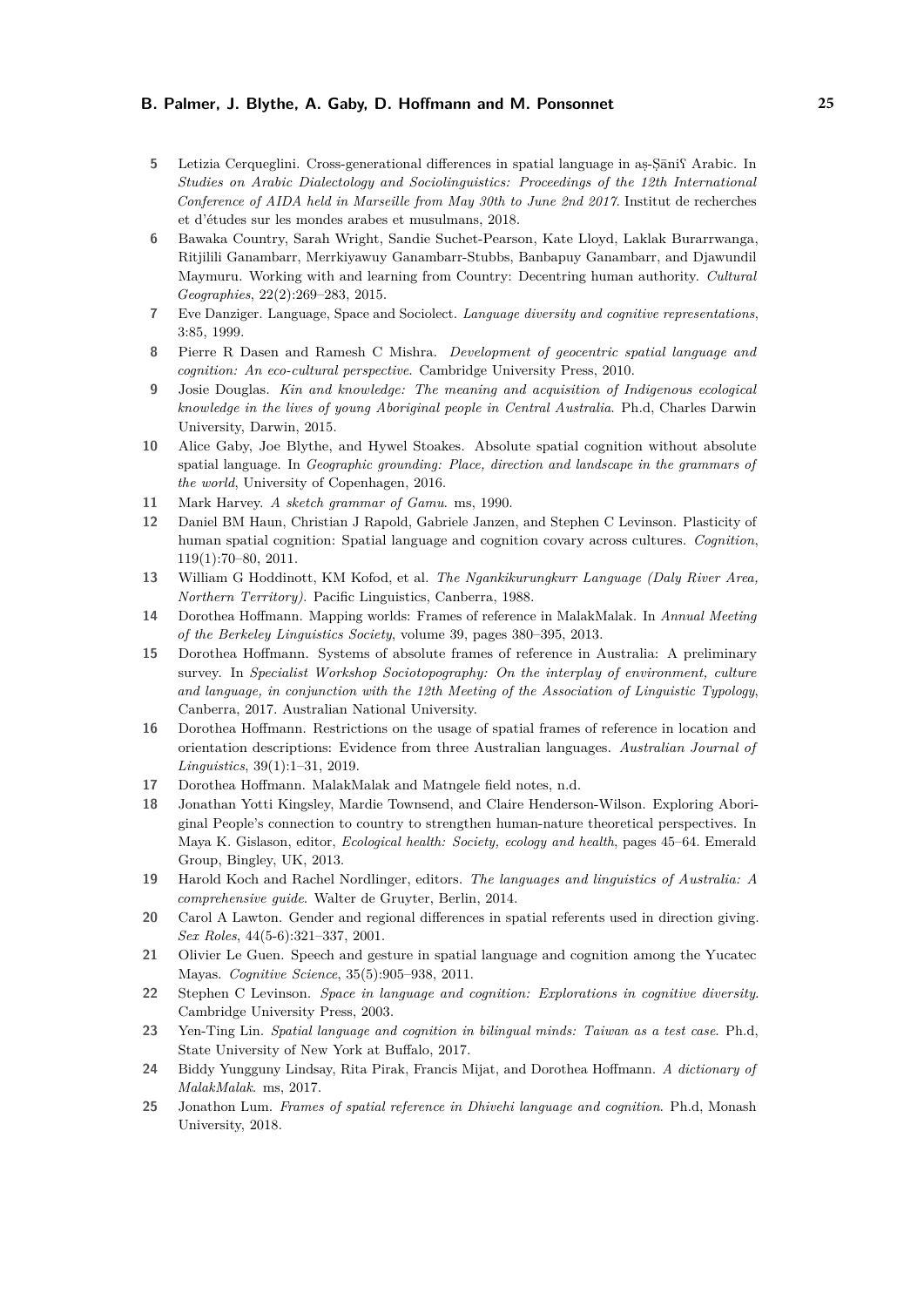#### **26 Geospatial natural language**

- <span id="page-9-0"></span>**26** Asifa Majid, Melissa Bowerman, Sotaro Kita, Daniel BM Haun, and Stephen C Levinson. Can language restructure cognition? The case for space. *TRENDS in Cognitive Sciences*, 8(3):108–114, 2004.
- <span id="page-9-10"></span>**27** David M Mark and Andrew G Turk. Landscape categories in Yindjibarndi: Ontology, environment, and language. In *International Conference on Spatial Information Theory*, pages 28–45. Springer, 2003.
- <span id="page-9-11"></span>**28** David M Mark and Andrew G Turk. Ethnophysiography. In Douglas Richardson, Michael F. Goodchild Noel Castree, Audrey Kobayashi, Weidong Liu, and Richard A. Marston, editors, *The international encyclopedia of geography: People, the earth, environment and technology*, pages 1–11. Wiley Online Library, Chichester, 2017.
- <span id="page-9-13"></span>**29** David M. Mark, Andrew G. Turk, and D. Stea. Ethnophysiography of arid lands: Categories for landscape features. In Leslie Main Johnson and Eugene S. Hunn, editors, *Landscape ethnoecology, concepts of biotic physical and space*, page 27–45. Berghahn Books, New York, 2010.
- <span id="page-9-12"></span>**30** David M Mark, Andrew G Turk, and David Stea. Progress on Yindjibarndi ethnophysiography. In *International Conference on Spatial Information Theory*, pages 1–19. Springer, 2007.
- <span id="page-9-1"></span>**31** William McGregor. Prolegomenon to a Warrwa grammar of space. In Stephen C Levinson and Wilkins David, editors, *Grammars of space*, pages 339–379. Cambridge University Press, Cambridge, 2006.
- <span id="page-9-2"></span>**32** Felicity Meakins and Cassandra Algy. Deadly reckoning: Changes in Gurindji children's knowledge of cardinals. *Australian Journal of Linguistics*, 36(4):479–501, 2016.
- <span id="page-9-5"></span>**33** Felicity Meakins, Caroline Jones, and Cassandra Algy. Bilingualism, language shift and the corresponding expansion of spatial cognitive systems. *Language Sciences*, 54:1–13, 2016.
- <span id="page-9-7"></span>**34** Francesca Merlan. Land, language and social identity in Aboriginal Australia. *Mankind*, 13(2):133–148, 1981.
- <span id="page-9-4"></span>**35** Ramesh C Mishra, Pierre R Dasen, and Shanta Niraula. Ecology, language, and performance on spatial cognitive tasks. *International Journal of Psychology*, 38(6):366–383, 2003.
- <span id="page-9-6"></span>**36** Bill Palmer. Topography in language. In Rik de Busser and Randy LaPolla, editors, *Language structure and environment: Social, cultural, and natural factors*, pages 179–226. John Benjamins, Amsterdam, 2015.
- <span id="page-9-15"></span>**37** Bill Palmer, Alice Gaby, Jonathon Lum, and Jonathan Schlossberg. Diversity in spatial language within communities: The interplay of culture, language and landscape in representations of space. In *10th International Conference on Geographic Information Science (GIScience 2018)*. Schloss Dagstuhl-Leibniz-Zentrum fuer Informatik, 2018.
- <span id="page-9-16"></span>**38** Bill Palmer, Alice Gaby, Jonathon Lum, and Jonathan Schlossberg. Socioculturally mediated responses to environment shaping universals and diversity in spatial language. In *International Conference on Spatial Information Theory*, pages 195–205. Springer, 2018.
- <span id="page-9-14"></span>**39** Bill Palmer, Jonathon Lum, Jonathan Schlossberg, and Alice Gaby. How does the environment shape spatial language? Evidence for sociotopography. *Linguistic Typology*, 21(3):457–491, 2017.
- <span id="page-9-9"></span>**40** Bill Palmer, Bill Pascoe, and Dorothea Hoffmann. Building a database of spatial referential systems in Australian languages. In *Australian Linguistic Society conference, Adelaide*. ALS, 2018.
- <span id="page-9-18"></span>**41** Nicholas Reid. *Ngan'gityemerri: A language of the Daly River region, Northern Territory of Australia*. Ph.d, The Australian National University, Canberra, 1990.
- <span id="page-9-8"></span>**42** Alan Rumsey. Aboriginal Australia. In Michael Walsh and Colin Yallop, editors, *Language and culture in Aboriginal Australia*, pages 191–206. Aboriginal Studies Press, Canberra, 1993.
- <span id="page-9-17"></span>**43** Jonathan Schlossberg. *Atolls, islands, and endless suburbia: Spatial reference in Marshallese*. Ph.d, University of Newcastle, 2019.
- <span id="page-9-3"></span>**44** Eva Schultze-Berndt. Sketch of a Jaminjung grammar of space. In Stephen C Levinson and David Wilkins, editors, *Grammars of space: Explorations in cognitive diversity*, pages 63–114. Cambridge University Press, Cambridge, 2006.